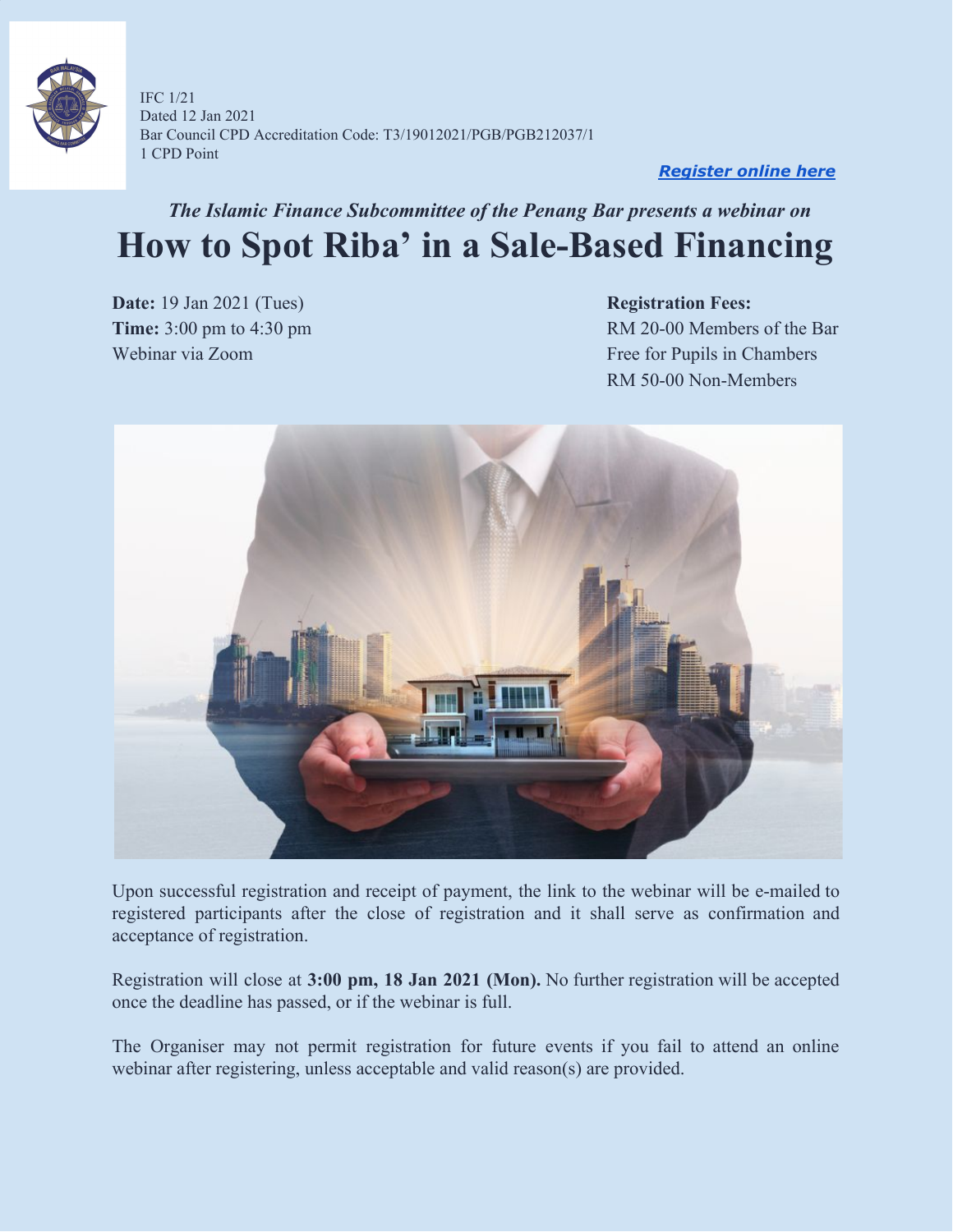#### **Synopsis:**

Riba' is one of the main prohibitions that must not exist in Islamic Finance but somehow, at times, it creeps in and taints Islamic Finance. Hence it is important for Islamic Finance practitioners to know and understand what Riba' is in order to ensure that Islamic Finance is at all times Riba'-free.

#### **Topics:**

- What is Riba' and what are the types of Riba'?
- Some rationale why is Riba' prohibited.
- How to spot Riba' in a sale-based product in Islamic Finance?
- What needs to be done if there is Riba' in a sale-based product in Islamic Finance?

#### **The Speaker:**



**Dr Syed Adam Alhabshi** is a partner at Shook Lin & Bok. He read law at the International Islamic University of Malaysia (IIUM) (2006) and holds a PhD in Islamic Finance from the International Centre for Islamic Finance Education (INCEIF) (2016). He also holds a Chartered Islamic Finance Professional (CIFP) from INCEIF (2010).

Dr Syed Adam is currently the Honorary Secretary and a Grand Council Member of the Chartered Institute of Islamic Finance (CIIF). Professionally, he is also qualified as a Chartered Professional in Islamic Finance (CPIF). Dr Syed Adam is also the Internal Auditor and an Associate Member of the Association of Shariah Advisors in Islamic Finance Malaysia (ASAS).

He is currently the Co-Deputy Chairperson of the Islamic Finance Committee of Bar Council Malaysia.

His practice areas are Corporate, Islamic Finance, Islamic Debt Restructuring, Takaful, Commercial & Conveyancing.

If you have any enquiries about this Webinar, please e-mail us at **[secretariat@penangbar.org](mailto:secretariat@penangbar.org)** or speak to Shalini Seger at 04-261 5669.

**Issued by:**

**Zemilah Mohd Noor Chairperson Islamic Finance Subcommittee**